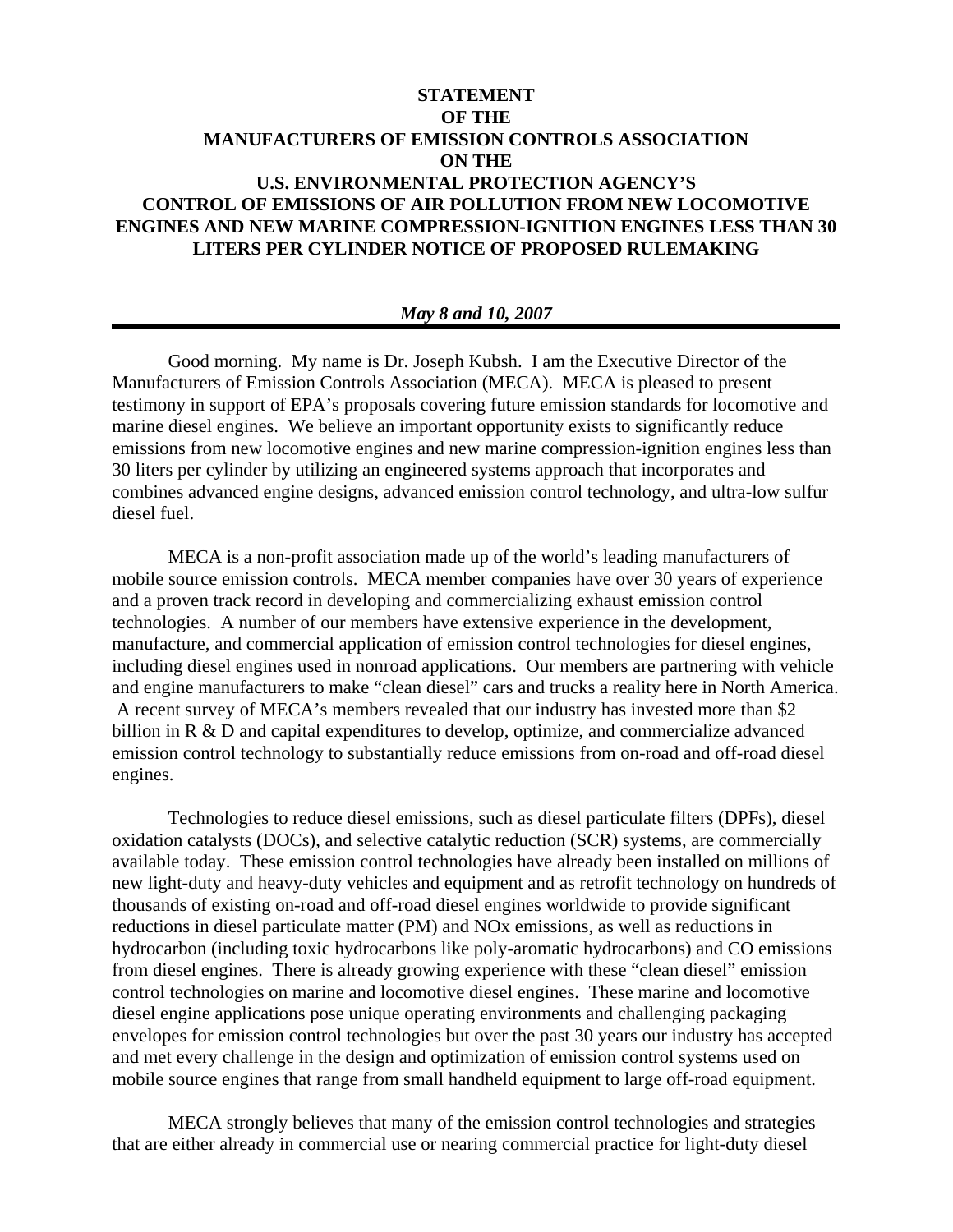vehicles meeting EPA's Tier 2 standards, commercialized or under development to meet EPA's 2007-2010 heavy-duty highway diesel engine standards, and under development to meet EPA's Tier 4 nonroad diesel engine standards will be applicable to locomotive and marine diesel engines in the 2015 timeframe to meet their proposed Tier 4 locomotive and marine diesel emission standards.

I would like to provide some more specific comments to the experience base with diesel particulate filters and SCR catalysts since these emission control technologies were cited by EPA in their technology feasibility analysis for their potential in achieving the proposed Tier 4 locomotive and marine diesel standards.

*Diesel Particulate Filters (DPFs) –* Diesel particulate filters are commercially available today, with over 200,000 on-road heavy-duty vehicles worldwide retrofitted with high efficiency DPFs and over four million new diesel passenger cars in Europe equipped with this technology since 2000. Starting this year here in the U.S., all new heavy-duty diesel highway engines are equipped with diesel particulate filters to achieve EPA's 2007 0.01 g/bhp-hr PM highway diesel standard. New "clean diesel" light-duty vehicles that are entering the U.S. market will also be equipped with DPFs to achieve compliance with EPA's light-duty Tier 2 PM emission regulations. These successful on-road DPF applications are generally employing durable ceramic wall-flow filters to achieve in excess of 90% reduction in engine-out PM levels over years of operation. Light-duty and heavy-duty new vehicle applications of DPFs rely on combinations of both passive and active regeneration strategies for periodic combustion of soot that accumulates on the filter. In many cases catalysts displayed directly on the filter substrate and/or located upstream of the filter element have been used to facilitate soot oxidation under normal exhaust temperatures. Similar to the highway and off-road diesel application areas, EPA has already put regulations in place requiring the use of ultra-low sulfur diesel fuel in locomotive and marine diesel engines (starting in 2012), an important enabler for the use of catalyst-based PM control technologies.

In the nonroad diesel engine application area, DPFs have been successfully installed and used on thousands of mining, construction, and materials handling equipment where vehicle integration has been challenging. Particulate filters, many employing active regeneration strategies such as fuel burners or electrical resistance heaters, have also been used on over 200 locomotives in Europe since the mid-1990s providing in excess of an 85 percent reduction in particulate matter emissions. Some of these systems have been operating effectively for over 650,000 kilometers. A limited number of these active DPF systems have also been safely equipped on marine vessels in Europe to control PM.

Several demonstration projects have been, or are being conducted in the U.S. to evaluate the feasibility of equipping locomotive and marine engines with DPFs. In 2006, a U.S. Navy work boat/barge was retrofitted with an active DPF system. Emissions testing results show that the DPF, along with engine modifications, achieved an 85 percent reduction in PM and a 74 percent reduction in NOx emissions relative to the original engine configuration. Active DPF systems, similar to those equipped on European locomotives, have been retrofit on two 1500 hp switcher locomotives. These two switchers are now operating in rail yards in southern California as part of an industry demonstration program. In another California demonstration project, DPFs will be demonstrated on two commuter rail locomotives operating between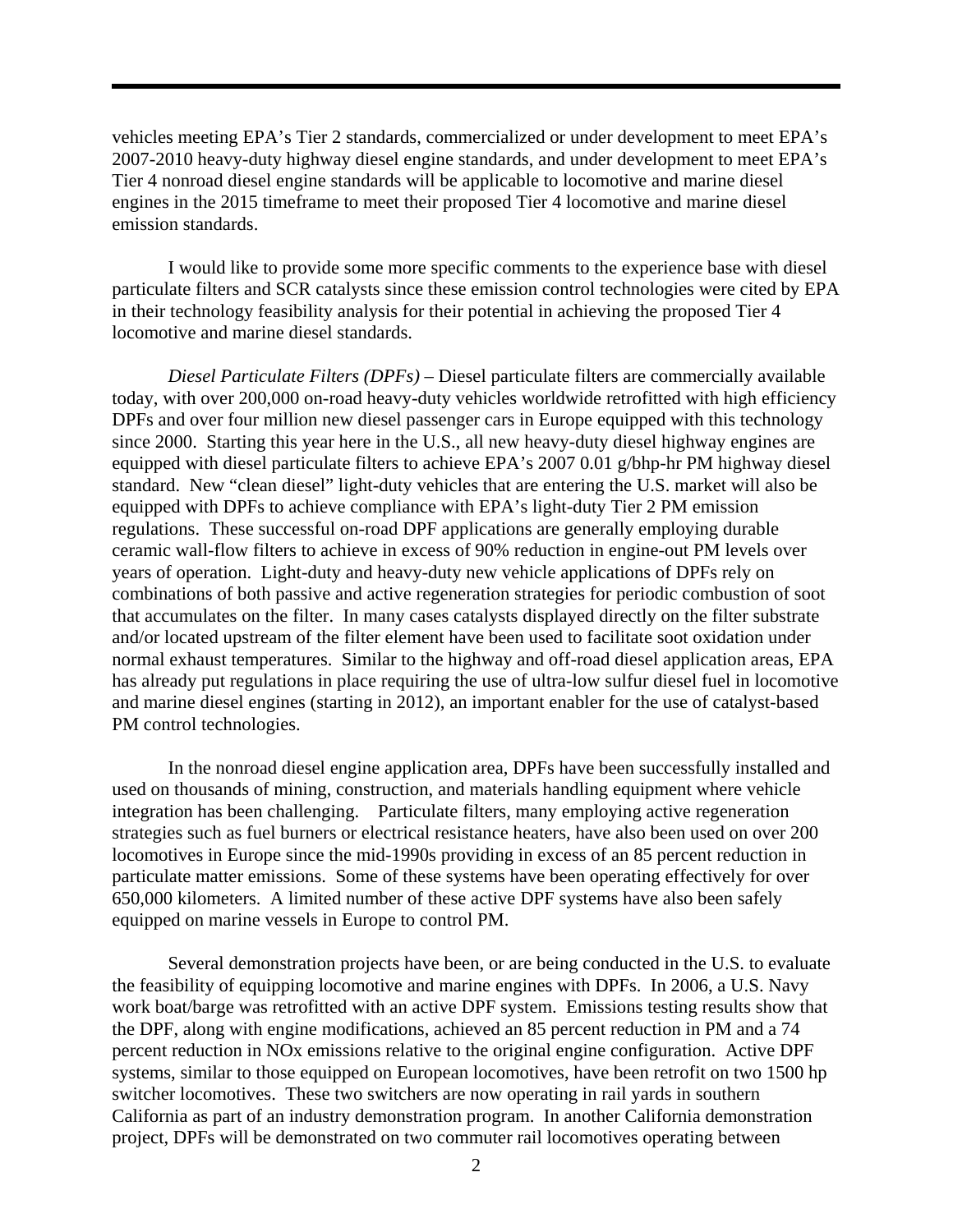Oakland and Sacramento.

More recently metal substrate filter designs have been developed and introduced for PM control of diesel engines. These designs combine more tortuous flow paths with sintered metal filter elements to achieve intermediate PM filtering efficiencies that can range from 30 to 70% depending on engine operating conditions and the soluble content of the diesel particulate matter emitted by the engine. Like ceramic wall-flow filters, these metal filter designs can be catalyzed directly or used with an upstream catalyst to facilitate regeneration of soot captured by the substrate. These metal substrate filter designs have been verified by the California Air Resources Board as a Level 2 retrofit device (50-85% PM reduction) on a range of highway diesel engines, used by one engine manufacturer in Europe for complying with Euro 4 heavyduty diesel PM limits, and are available in Europe as a retrofit PM technology for light-duty diesel vehicles. Due to their more open designs, these metal substrate filter designs can operate over very long timeframes without the need for cleaning the substrate of trapped lubricant oil ash.

*Selective Catalytic Reduction (SCR) Technology –* SCR technology is a proven NOx control strategy. SCR has been used to control NOx emissions from stationary sources for over 20 years. More recently, SCR system has been applied to mobile sources including trucks, offroad equipment, and marine vessels. Applying SCR to diesel-powered engines provides simultaneous reductions of NOx, PM, and HC emissions. Open loop SCR systems can reduce NOx emissions from 75 to 90 percent. Closed loop systems on stationary engines have achieved NOx reductions of greater than 95 percent. Modern SCR system designs have been detailed for mobile source applications that combine highly controlled reductant injection hardware, flow mixing devices for effective distribution of the reductant across the available catalyst crosssection, durable SCR catalyst formulations, and ammonia slip clean-up catalysts that are capable of achieving and maintaining high NOx conversion efficiencies with extremely low levels of exhaust outlet ammonia concentrations over thousands of hours of operation.

The majority of heavy-duty engine manufacturers are offering urea-SCR systems in highway truck applications to comply with Euro IV and V emission regulations with more than 100 thousand of these SCR-equipped trucks already in service. Engine manufacturers here in North America are also seriously considering combined DPF+SCR system designs for complying with EPA's 2010 heavy-duty highway emission standards. A number of combined DPF+SCR system demonstration projections have been completed or are still underway on highway trucks both here in the U.S. and Europe. DOC+SCR systems are also being used commercially in Japan for new diesel trucks by several engine manufacturers to comply with Japan's 2005 standards for new diesel trucks. Several technology providers are developing and demonstrating retrofit SCR systems for both on-road trucks and off-road equipment.

Since the mid-1990s, SCR technology using a urea-based reductant has been safely installed on a variety of marine applications in Europe, including auto ferries, cargo vessels, military ships, and tugboats with over 200 systems installed on engines ranging from approximately 450 to over 10,000 kW. The Port Authority of New York and New Jersey has recently conducted an innovative pilot project to demonstrate diesel emissions reduction technologies on a Staten Island ferry. The ferry was retrofitted with DOC+SCR systems on its two main, four-stroke propulsion engines. Emissions testing observed on the ferry showed NOx